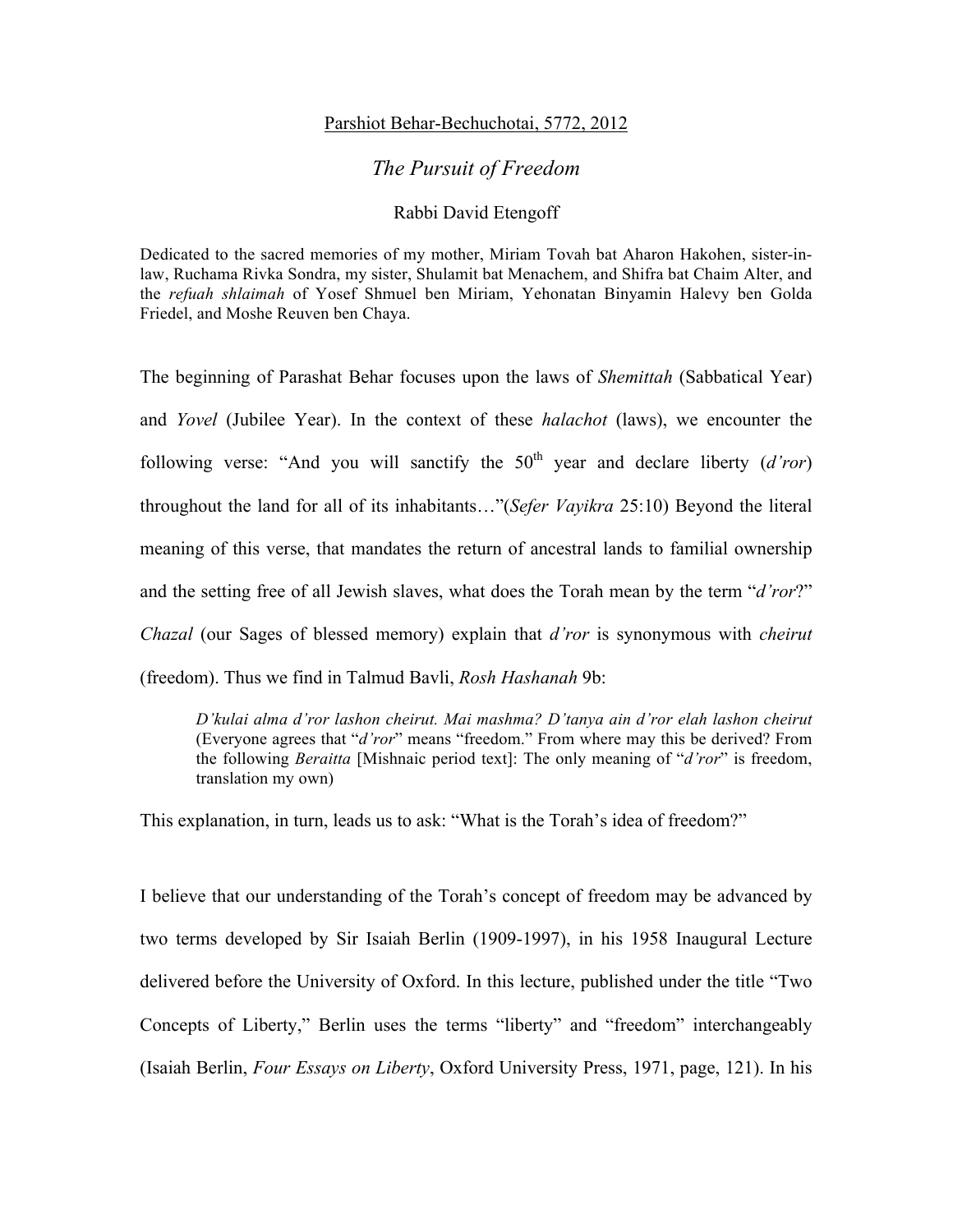discussion, he identifies and defines "negative freedom" and "positive freedom." He begins by noting that: "Like happiness and goodness, like nature and reality, the meaning of this term [freedom] is so porous that there is little interpretation that it seems able to resist." Therefore, he continues and suggests the following definition for negative freedom:

I am normally said to be free to the degree to which no man or body of men interferes with my activity. Political liberty in this sense is simply the area within which a man can act unobstructed by others. If I am prevented by others from doing what I could otherwise do, I am to that degree unfree; and if this area is contracted by men beyond a certain minimum, I can be described as being coerced, or it may be, enslaved. …Coercion implies the deliberate interference of other human beings within the area in which I could otherwise act. You lack political liberty or freedom only if you are prevented from attaining a goal by human beings (page, 122).

In stark contrast, positive freedom is defined in the following manner:

I wish my life and decisions to depend on myself, not on external forces of whatever kind. I wish to be the instrument of my own, not of other men's acts of will. I wish to be a subject, not an object; I wish to be somebody, not nobody; a doer-deciding, not be decided for, self-directed and not acted upon by external nature or by other men as if I were a thing, or an animal, or a slave incapable of playing a human role, that is of conceiving goals and policies of my own and realizing them…. I wish, above all, to be conscious of myself as a thinking, willing, active being, bearing responsibility for my choices and able to explain them by references to my own ideas and purposes (page, 131).

I believe that we can utilize Berlin's concept of negative freedom to help us understand what the servitude in Egypt, and the Exodus therefrom, represented. As slaves to Pharaoh, we were "unfree" and coerced. We were in a ceaseless cycle of misery and angst wherein others interfered with our most basic activities. We were obstructed by our taskmasters and prevented from attaining nearly all of our goals. The Exodus from Egypt, therefore, allowed us to enter into negative freedom wherein: "no man or body of men interferes with my activity." In short, we were no longer coerced; we were no longer slaves "incapable of playing a human role." We were free from the misery and servitude imposed upon us by our merciless Egyptian overseers. Yet, this political liberty was just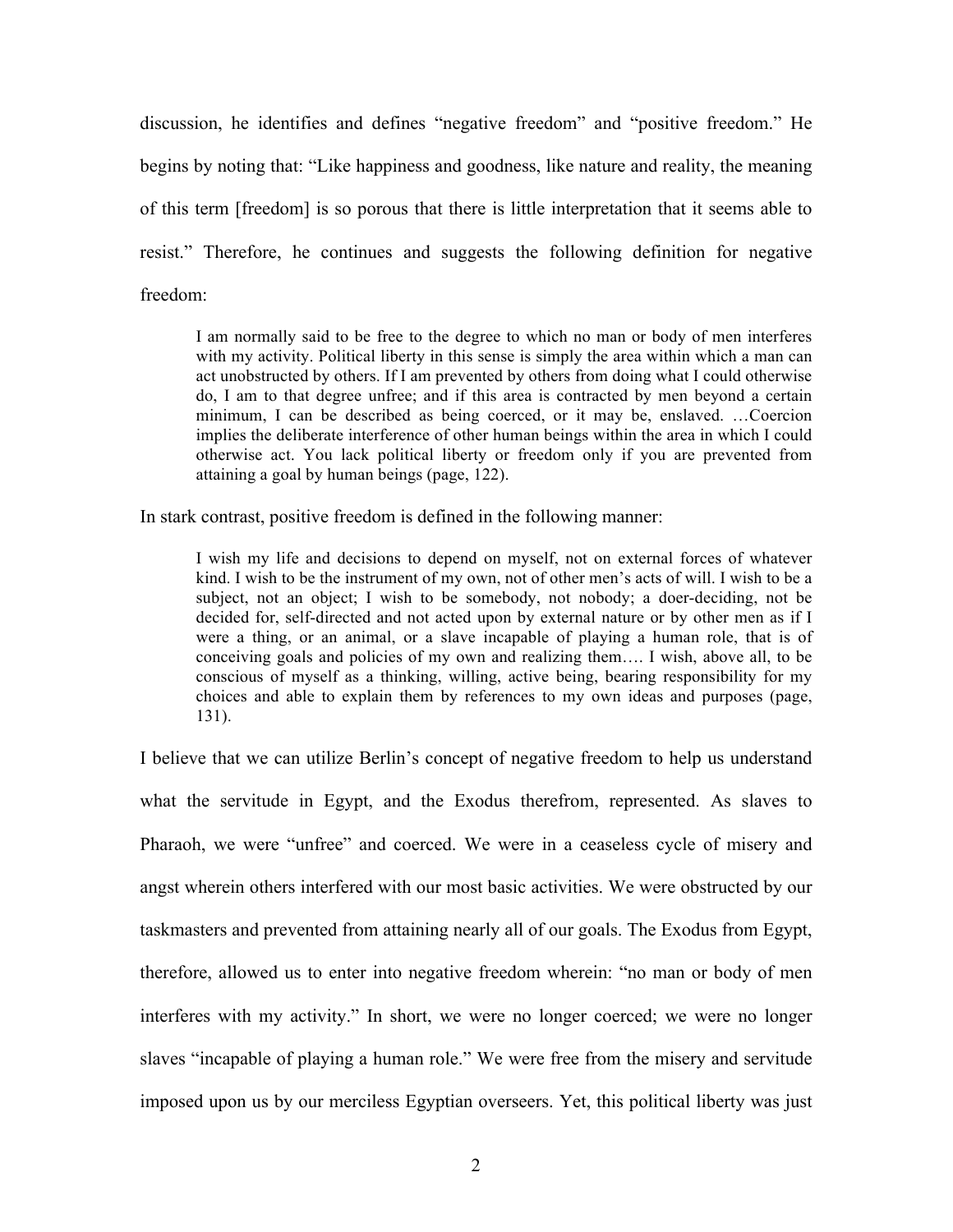the beginning of Hashem's plan for our people's pursuit of the next stage of freedom: positive freedom.

As a nation, we achieved positive freedom when we received the holy Torah. Suddenly, by the grace of *HaKadosh Baruch Hu* (the Holy One Blessed be He), we were transformed into a nation of subjects instead of objects. After 210 years, we were finally able "to be conscious of [ourselves] as thinking, willing, active being[s], bearing responsibility for [our] choices." We became capable of "conceiving goals and policies of [our] own and realizing them." Most of all, we had a litmus test by and through which all of our desires, hopes, and dreams could be judged: the Word of G-d Himself. This was, and is, the most positive concept of freedom that one can imagine.

Rabbi Yehoshuah ben Lavi's statement in *Pirkei Avot* 6:2 underscores the relationship between positive freedom and the Torah:

It says in *Sefer Shemot* 32:16: "And the tablets were the work of G-d, and the writing was the writing of G-d (*charut)* engraved upon the tablets." Do not read the [non-vocalized] word as *charut* (engraved), instead read it as *cheirut* (freedom). [This is so] since there is no one who is truly free except for one who engages in Torah study.

For Rabbi Yehoshuah ben Lavi, the study of the words of our Creator or His earthly representatives is, by definition, the ultimate act in which a truly free individual can engage. Why? Perhaps it is because by challenging ourselves to understand His Torah, we come to encounter *Hashem*. With awe and humility we recognize the total otherness of our Creator, while simultaneously striving to comprehend His words and the thoughts and concepts they contain. Like Yaakov *Avinu*, we know that when we study Torah, we are entering into a place that is so holy and so filled with the Divine Presence, our